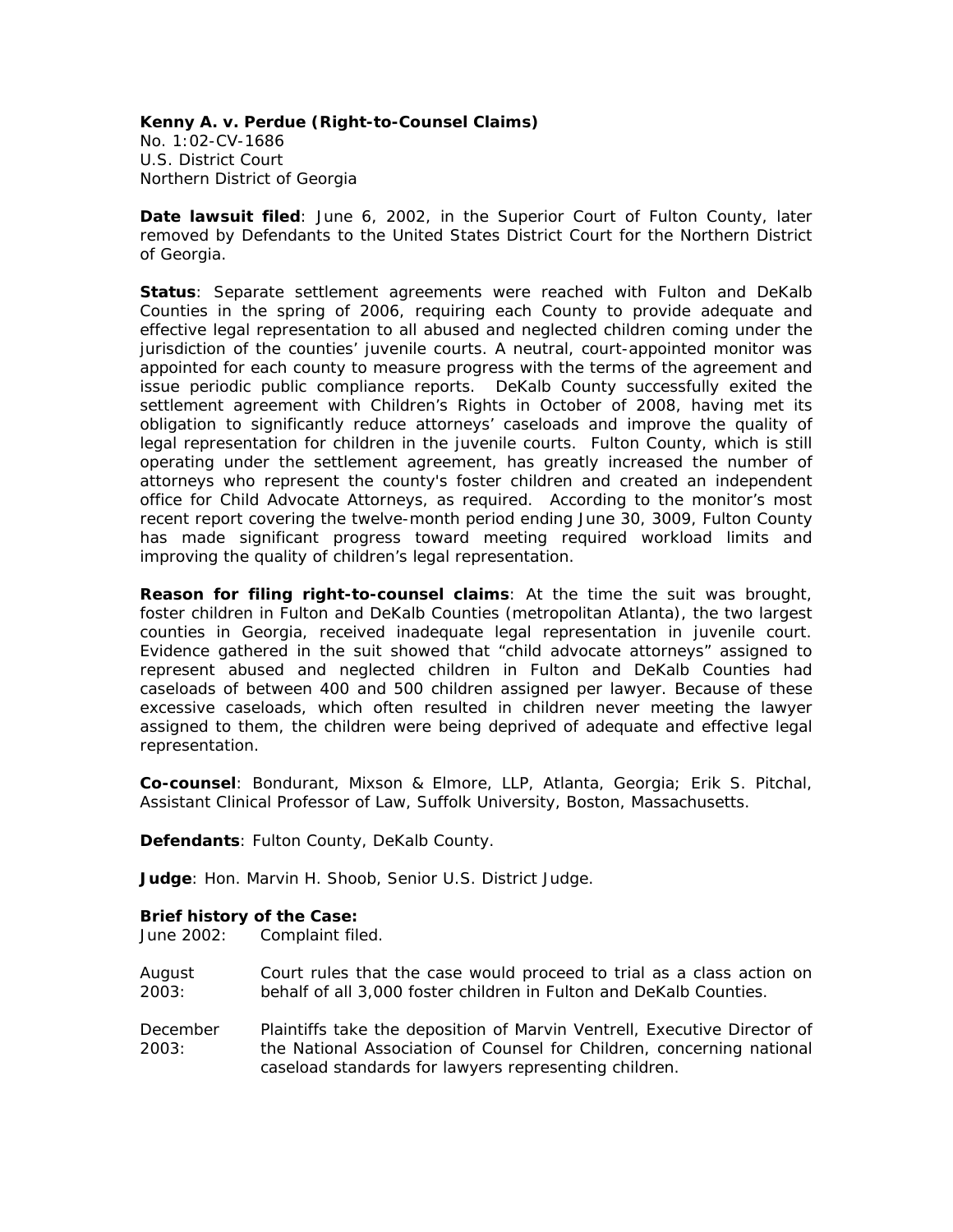February-March 2004: Defendant Counties file motions for summary judgment; Plaintiffs oppose.

- February 2005: Court denies Fulton and DeKalb Counties' motions for summary judgment on claims of inadequate legal representation in juvenile court proceedings, clearing the way for a trial. This landmark ruling finds, for the first time in the nation, that abused children have a constitutional and statutory right to an attorney, and to adequate legal representation, at every major stage of their experience in state custody.
- January Parties engage in settlement negotiations.

2005- January 2006:

- February 2006: Parties reach a settlement with Fulton County officials on the right-tocounsel claim.
- March 2006: Parties reach a settlement with DeKalb County officials on the rightto-counsel claim.
- May 2006: Court conducts public fairness hearing on the proposed right-tocounsel Consent Decrees with Fulton and DeKalb Counties. Court grants final approval of those settlements, making all terms binding and enforceable. Court appoints retired North Carolina Juvenile Court Judge William Jones as monitor under the Fulton settlement, and Georgia attorney Karyn Baynes as monitor under the DeKalb settlement.
- August-October 2006: Independent monitors for each of the County cases issue initial, brief updates to the Court on caseload and staffing requirements.
- June 2007: As required under the Fulton County Consent Decree, the Carl Vinson Institute of Government issues its Workload Study, which defines the appropriate method for measuring the workload of Fulton County child advocate attorneys and establishes staffing requirements for the Fulton County Child Advocate Attorney's Office. The Workload Study established that Fulton County Child Advocate Attorneys should not be responsible for more than 80 child cases unless various reforms were made. If specified reforms were made to the functioning of the Fulton County Child Advocate Attorney Office, then, according to the Study, Child Advocate Attorney caseloads could be as high as 100. If, in addition to Child Advocate Attorney Office reforms, specified reforms were undertaken by the Division of Family and Children Services as well as the Juvenile Court, then Fulton County Child Advocate Attorney caseloads could be as high as 120 children per attorney. Just prior to the filing of the Workload Study, the Fulton County Monitor issues an interim monitoring report detailing the status of Fulton County's efforts to comply with the management, staffing and case practice requirements of the Consent Decree.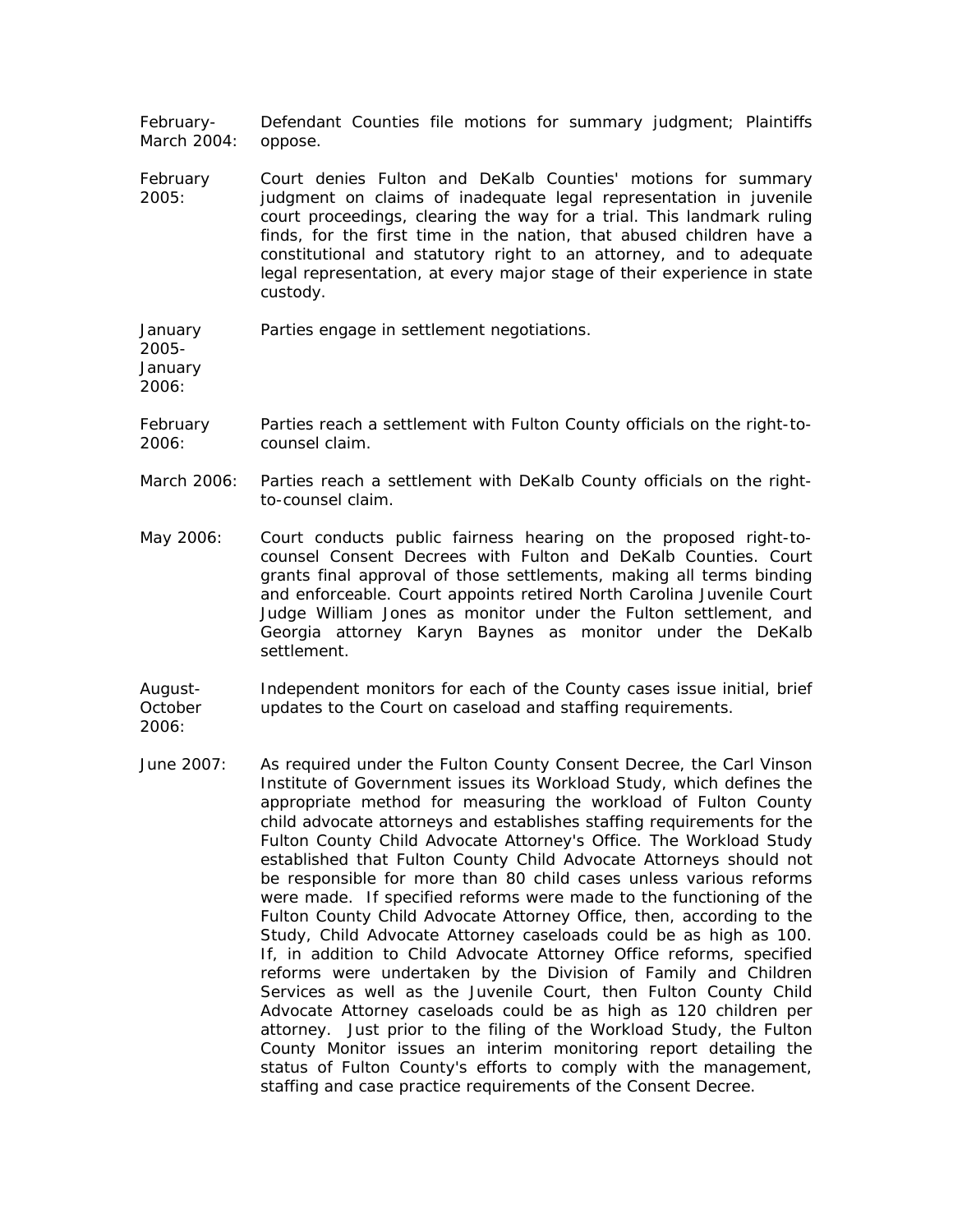- August 2007: DeKalb County Monitor issues the first *DeKalb County Child Advocacy Center Compliance Report.* The Monitor finds that DeKalb County has "made significant strides" towards fulfilling the requirements of the DeKalb County Consent Decree, but that some barriers still exist to providing effective representation for children in juvenile courts. The Monitor also finds that DeKalb County successfully lowered Child Advocate Attorney caseloads even beyond the terms of the Decree, with all 11 Child Advocate Attorneys carrying caseloads of no more than 90 children.
- December 2007: DeKalb County Monitor issues the second *DeKalb County Child Advocacy Center Compliance Report,* in which she finds that DeKalb County has made significant progress towards lowering the caseloads of Child Advocate Attorneys and improving the quality of legal representation of DeKalb County foster children. Monitor also reports that caseloads of all Child Advocate Attorneys remain below 90 cases per attorney, below that required by the Decree, and that the management, administration, training and supervision of Child Advocate Attorneys have markedly improved.
- January 2008: Fulton County Monitor issues *First Fulton County Kenny A. Report.*  Monitor finds that Fulton County is making only incremental progress toward improving legal representation of foster children. The Monitor reports that 11 out of 16 Child Advocate Attorneys are representing more than 120 child clients, well in excess of the limit of 80 child clients per attorney established by the Fulton County Consent Decree and Workload Study. Monitor also reports that based on courtroom observation of 45 attorney performance measures, Fulton County Child Advocate Attorneys performed at a satisfactory level in only 9 areas.
- July 2008: DeKalb County Monitor issues third *DeKalb County Child Advocacy Center Compliance Report*. The Monitor reports that DeKalb County has exceeded the requirements for reducing the number of cases handled by individual Child Advocate Attorneys and improved the quality of the legal representation provided to DeKalb County foster children in juvenile court proceedings. Among the improvements the Monitor highlights is that DeKalb County Child Advocate Attorneys now routinely meet with their child clients in their foster homes and schools, as well as in the courtroom and provide age-appropriate explanations of court proceedings.
- August 2008: Fulton County Monitor issues *Second Fulton County Kenny A. Report.* Monitor finds that Fulton County has made limited progress in improving the quality of legal representation of children and that Fulton County Child Advocate Attorneys continue to carry caseloads well in excess of the caseload cap established under the terms of the Decree. The Monitor reports that 11 out of 15 Fulton County Child Advocate Attorneys are carrying caseloads of 120 children or more. The Monitor further reports that based on court observation, in 14 out of 32 measures of performance, including clearly conveying the child client's position to the court, more than half of the Child Advocate Attorneys reviewed performed below satisfactory level.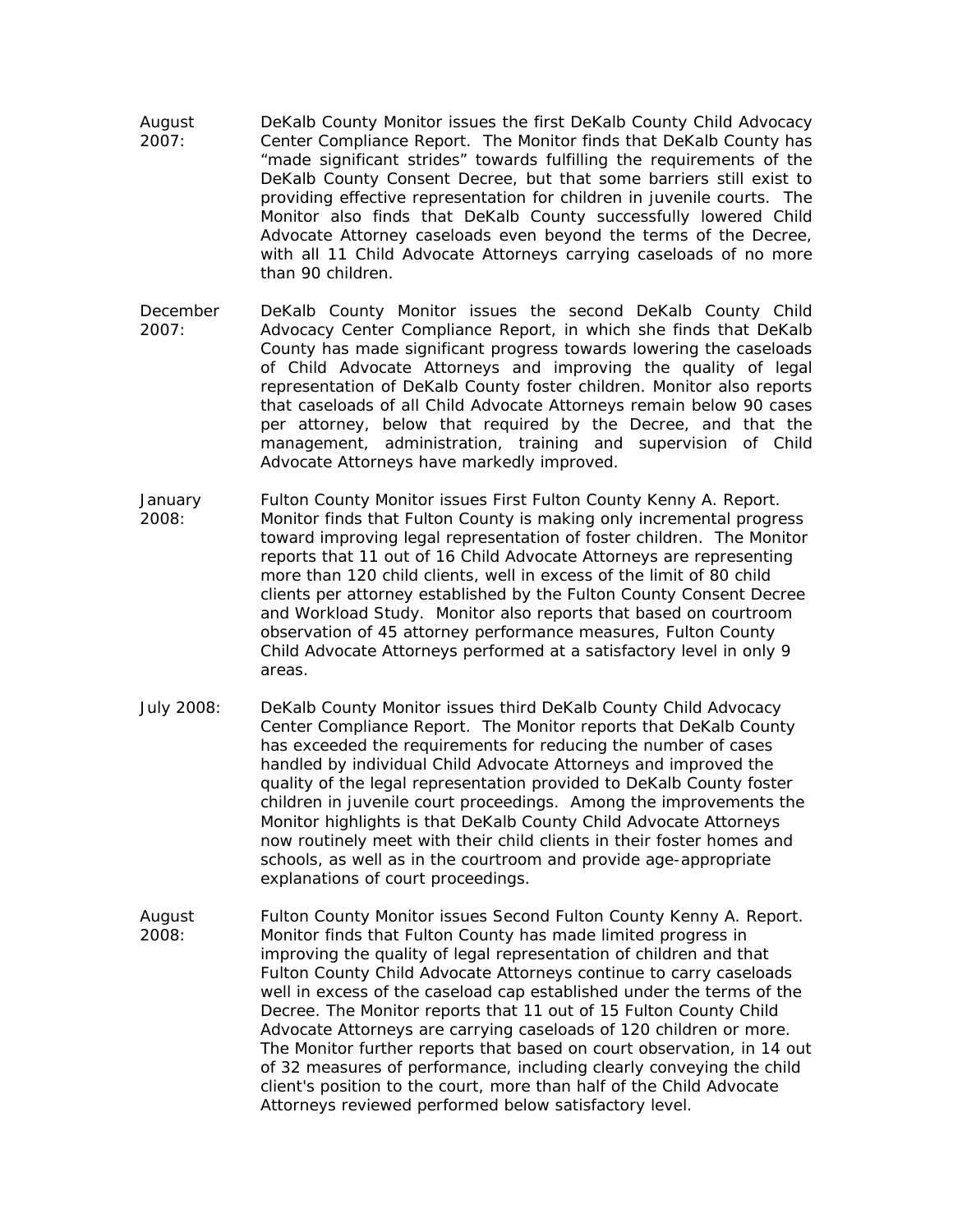- October 2008: DeKalb County successfully exits the settlement agreement with Children's Rights, ending two years of federal court oversight, after meeting or exceeding all court-ordered requirements for improving children's legal representation.
- January 2009: Children's Rights and Fulton County meet with the Monitor to discuss modifications to the Monitor's methodology for assessing the county's compliance with the attorney performance requirements of the Fulton County Consent Decree.
- Children's Rights and Fulton County jointly move to modify the Consent Decree to adopt the County's adoption of a client-directed model of representation, in which the child's expressed interests drive the attorney's representation (as compared to the "best interest" model where the child's attorney advocates for the best interest of the child). May 2009:
- Fulton County Monitor issues the *Third Kenny A. Report for Fulton County*. The monitor reports that Fulton County has made significant strides over the year ending June 30, 2009, to reduce caseloads for lawyers and to improve the quality of legal representation for foster children. Some areas requiring attention are noted, such as the need to better address timelines imposed by state and federal law for quickly moving children out of custody, either through reunification with their families or through another permanent home, such as adoption. **October** 2009:

## **How Children's Rights has changed the system:**

- The lawsuit resulted in the landmark decision that abused and neglected children in Georgia have a constitutional right to legal representation at every stage of their experience in state custody.
- Under the terms of the Fulton County right-to-counsel Consent Decree, Fulton County was compelled, as an initial step, to employ at least twelve full-time Child Advocate Attorneys, two full-time investigators and three full-time staff members to assist the Child Advocate Attorneys. In addition, as required by the Fulton County settlement, in June 2007 an independent expert completed a "workload study" to determine appropriate caseload standards for Fulton County lawyers representing children. Fulton County has also created a Child Advocate Attorney office that is independent from the Fulton County Juvenile Court, as required by the Consent Decree. As of June of 2009, Fulton County was staffed with a managing attorney, 2 supervising attorneys, 14 full-time Child Advocate Attorneys, plus investigators, social workers and administrative staff to assist the Child Advocate Attorneys. All Child Advocate Attorneys were assigned below 100 children each. At the time the right-to-counsel claim was brought, Fulton County had just four full-time Child Advocate Attorneys with caseloads of over 500 children per attorney.
- The DeKalb County right-to-counsel Consent Decree prohibits individual Child Advocate Attorneys from representing more than 130 child clients at any one time. At the time the suit was brought, the County only employed two Child Advocate attorneys, with caseloads of over 400 children per attorney. As of March of 2008, DeKalb County had a director and a staff of eleven full-time